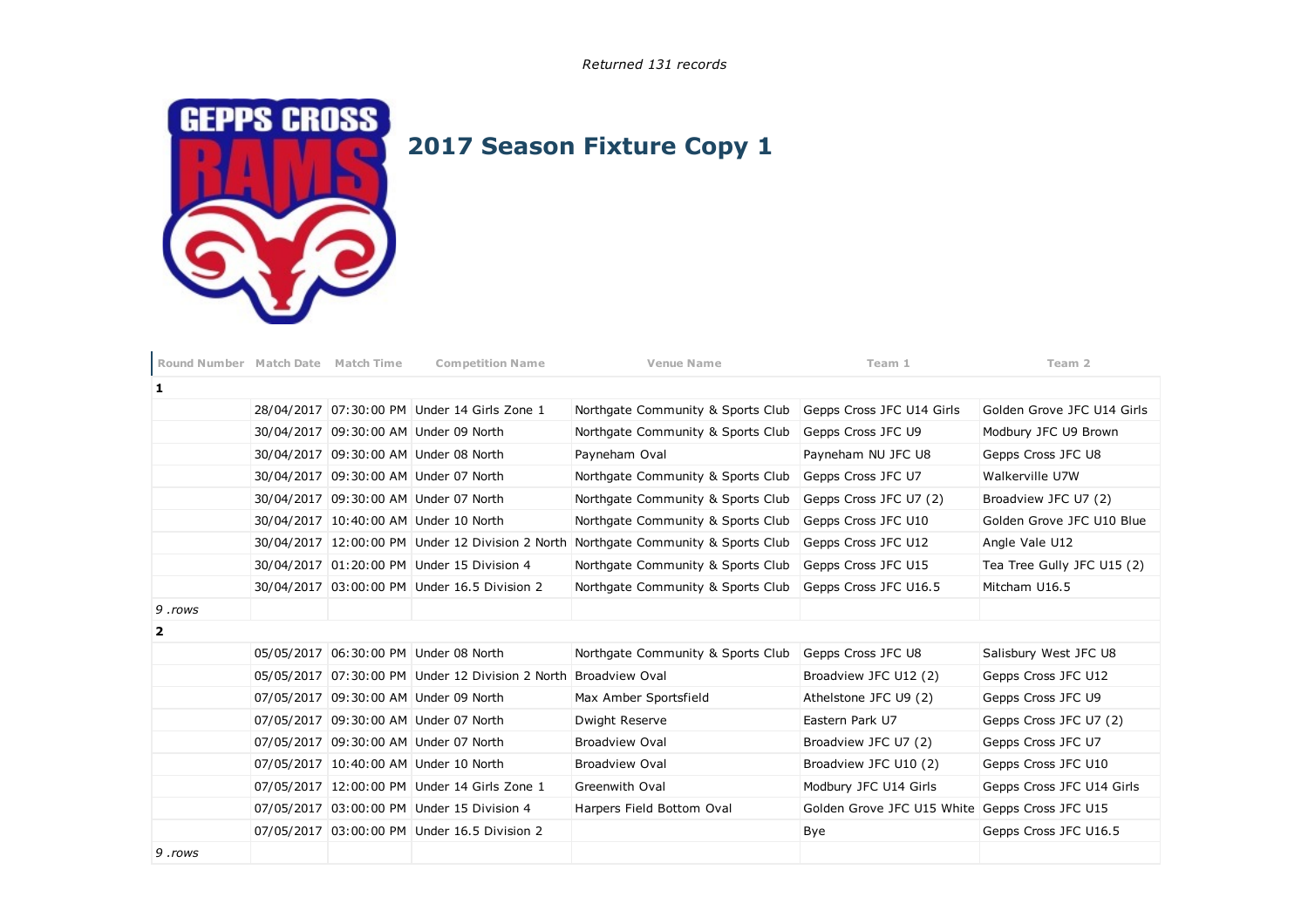| з      |  |                                                                          |                                                                                    |                                                        |                           |
|--------|--|--------------------------------------------------------------------------|------------------------------------------------------------------------------------|--------------------------------------------------------|---------------------------|
|        |  | 14/05/2017 09:30:00 AM Under 09 North                                    | Northgate Community & Sports Club                                                  | Gepps Cross JFC U9                                     | Tea Tree Gully JFC U9 (2) |
|        |  | 14/05/2017 09:30:00 AM Under 08 North                                    | The Paddocks (Para Hills FC)                                                       | Para Hills JFC U8                                      | Gepps Cross JFC U8        |
|        |  | 14/05/2017 09:30:00 AM Under 07 North                                    | Northgate Community & Sports Club                                                  | Gepps Cross JFC U7                                     | Eastern Park U7           |
|        |  | 14/05/2017 09:30:00 AM Under 07 North                                    | Lindblom Park                                                                      | Pooraka JFC U7                                         | Gepps Cross JFC U7 (2)    |
|        |  | 14/05/2017 10:40:00 AM Under 10 North                                    | Northgate Community & Sports Club                                                  | Gepps Cross JFC U10                                    | Payneham NU JFC U10 White |
|        |  | 14/05/2017 12:00:00 PM Under 15 Division 4                               | Northgate Community & Sports Club                                                  | Gepps Cross JFC U15                                    | North Pines U15           |
|        |  | 14/05/2017 12:00:00 PM Under 12 Division 2 North Dwight Reserve          |                                                                                    | Eastern Park U12                                       | Gepps Cross JFC U12       |
|        |  | 14/05/2017 01:20:00 PM Under 16.5 Division 2                             | Argana Park                                                                        | Elizabeth JFC U16.5                                    | Gepps Cross JFC U16.5     |
|        |  | 14/05/2017 01:40:00 PM Under 14 Girls Zone 1                             | Northgate Community & Sports Club                                                  | Gepps Cross JFC U14 Girls                              | Salisbury JFC U14 Girls   |
| 9.rows |  |                                                                          |                                                                                    |                                                        |                           |
| 4      |  |                                                                          |                                                                                    |                                                        |                           |
|        |  | 19/05/2017 06:10:00 PM Under 07 North                                    | Lindblom Park                                                                      | Pooraka JFC U7                                         | Gepps Cross JFC U7        |
|        |  | 19/05/2017 07:30:00 PM Under 14 Girls Zone 1                             | Daly Oval (Hectorville FC)                                                         | Hectorville JFC U14 Girls                              | Gepps Cross JFC U14 Girls |
|        |  | 21/05/2017 09:30:00 AM Under 09 North                                    | Harpers Field (Golden Grove)                                                       | Golden Grove JFC U9 Green                              | Gepps Cross JFC U9        |
|        |  | 21/05/2017 09:30:00 AM Under 07 North                                    | Northgate Community & Sports Club                                                  | Gepps Cross JFC U7 (2)                                 | Tea Tree Gully JFC U7 (2) |
|        |  | 21/05/2017 10:40:00 AM Under 10 North                                    | Walkerville Oval                                                                   | Walkerville U10W                                       | Gepps Cross JFC U10       |
|        |  | 21/05/2017 10:40:00 AM Under 08 North                                    | Northgate Community & Sports Club                                                  | Gepps Cross JFC U8                                     | Walkerville U8B           |
|        |  |                                                                          | 21/05/2017 12:00:00 PM Under 12 Division 2 North Northgate Community & Sports Club | Gepps Cross JFC U12                                    | Pooraka JFC U12           |
|        |  | 21/05/2017 01:20:00 PM Under 15 Division 4                               | Argana Park                                                                        | Elizabeth JFC U15                                      | Gepps Cross JFC U15       |
|        |  | 21/05/2017 01:20:00 PM Under 16.5 Division 2                             | Northgate Community & Sports Club                                                  | Gepps Cross JFC U16.5                                  | Brighton Bombers U16.5    |
| 9.rows |  |                                                                          |                                                                                    |                                                        |                           |
| 5      |  |                                                                          |                                                                                    |                                                        |                           |
|        |  | 26/05/2017 06:10:00 PM Under 14 Girls Zone 1                             | Bulkana Oval                                                                       | Tea Tree Gully JFC U14 Girls Gepps Cross JFC U14 Girls |                           |
|        |  | 28/05/2017 09:30:00 AM Under 08 North                                    | <b>Broadview Oval</b>                                                              | Broadview JFC U8                                       | Gepps Cross JFC U8        |
|        |  | 28/05/2017 09:30:00 AM Under 07 North                                    | Northgate Community & Sports Club                                                  | Gepps Cross JFC U7                                     | Tea Tree Gully JFC U7 (2) |
|        |  | 28/05/2017 09:30:00 AM Under 07 North                                    | Northgate Community & Sports Club                                                  | Gepps Cross JFC U7 (2)                                 | Golden Grove JFC U7 Green |
|        |  | 28/05/2017 10:40:00 AM Under 09 North                                    | Northgate Community & Sports Club                                                  | Gepps Cross JFC U9                                     | Broadview JFC U9          |
|        |  | 28/05/2017 12:00:00 PM Under 10 North                                    | Northgate Community & Sports Club                                                  | Gepps Cross JFC U10                                    | Modbury JFC U10 Brown     |
|        |  | 28/05/2017 12:00:00 PM Under 12 Division 2 North Klemzig Oval (Gaza JFC) |                                                                                    | Gaza JFC U12                                           | Gepps Cross JFC U12       |
|        |  | 28/05/2017 01:20:00 PM Under 15 Division 4                               | Northgate Community & Sports Club                                                  | Gepps Cross JFC U15                                    | Ingle Farm JFC U15        |
|        |  | 28/05/2017 03:00:00 PM Under 16.5 Division 2                             | Eric Sutton Oval                                                                   | Rosewater Under 16.5                                   | Gepps Cross JFC U16.5     |
| 9.rows |  |                                                                          |                                                                                    |                                                        |                           |
| 6      |  |                                                                          |                                                                                    |                                                        |                           |
|        |  | 04/06/2017 09:30:00 AM Under 09 North                                    | Salisbury Downs Oval                                                               | Salisbury West JFC U9                                  | Gepps Cross JFC U9        |
|        |  | 04/06/2017 09:30:00 AM Under 07 North                                    | Greenwith Oval                                                                     | Modbury JFC U7 Brown                                   | Gepps Cross JFC U7 (2)    |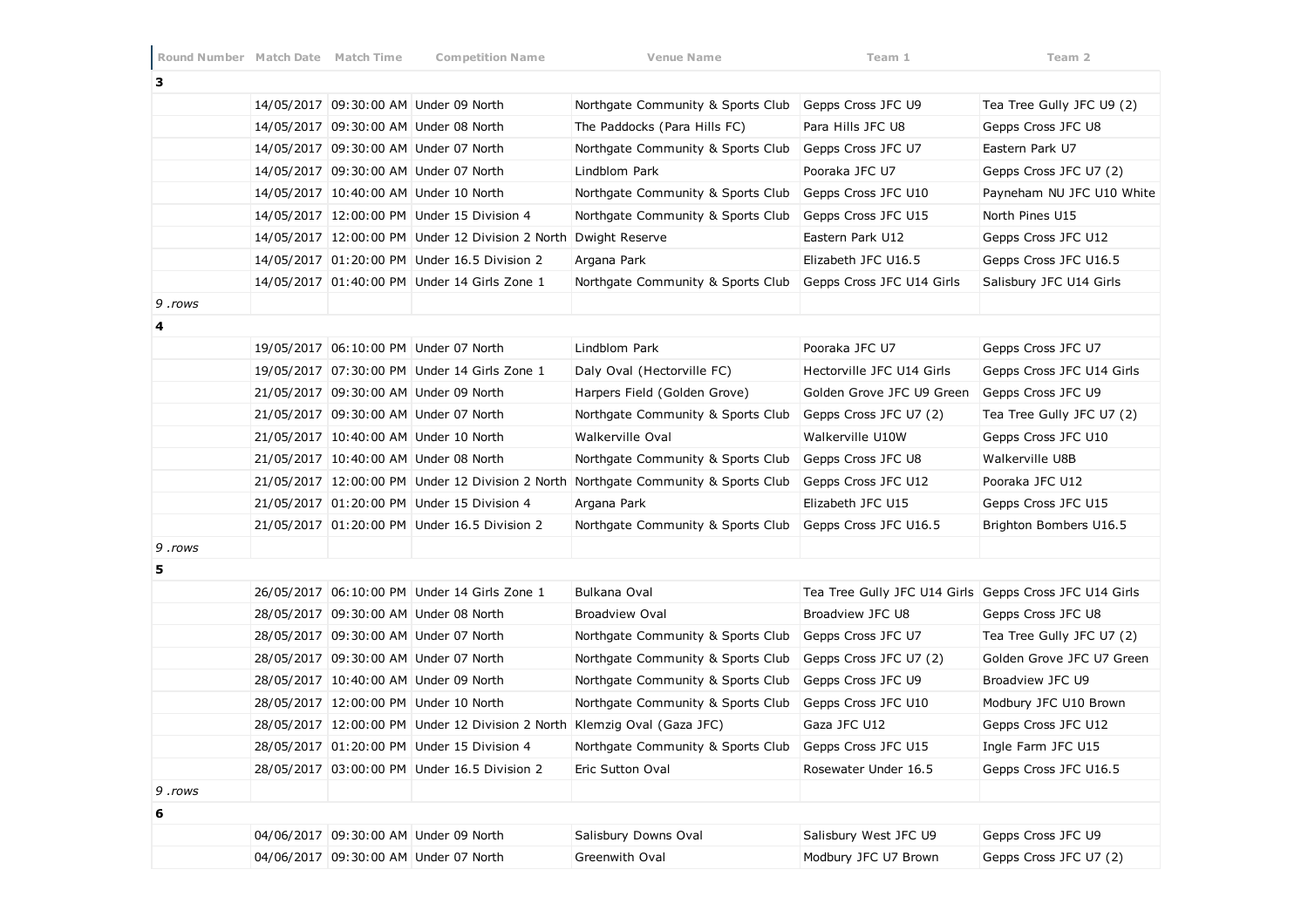| Round Number Match Date Match Time |  | <b>Competition Name</b>                      | Venue Name                                                                                         | Team 1                      | Team 2                     |
|------------------------------------|--|----------------------------------------------|----------------------------------------------------------------------------------------------------|-----------------------------|----------------------------|
|                                    |  | 04/06/2017 09:30:00 AM Under 07 North        | Harpers Field Bottom Oval                                                                          | Golden Grove JFC U7 Green   | Gepps Cross JFC U7         |
|                                    |  | 04/06/2017 10:40:00 AM Under 10 North        | The Paddocks (Para Hills FC)                                                                       | Para Hills JFC U10          | Gepps Cross JFC U10        |
|                                    |  | 04/06/2017 10:40:00 AM Under 08 North        | Northgate Community & Sports Club                                                                  | Gepps Cross JFC U8          | Tea Tree Gully JFC U8      |
|                                    |  |                                              | 04/06/2017 12:00:00 PM Under 12 Division 2 North Northgate Community & Sports Club                 | Gepps Cross JFC U12         | Ingle Farm JFC U12         |
|                                    |  | 04/06/2017 01:20:00 PM Under 15 Division 4   | Bulkana Oval                                                                                       | Tea Tree Gully JFC U15 (2)  | Gepps Cross JFC U15        |
|                                    |  | 04/06/2017 01:20:00 PM Under 14 Girls Zone 1 | Northgate Community & Sports Club                                                                  | Gepps Cross JFC U14 Girls   | Hope Valley JFC U14 Girls  |
|                                    |  | 04/06/2017 03:00:00 PM Under 16.5 Division 2 | Northgate Community & Sports Club                                                                  | Gepps Cross JFC U16.5       | Hope Valley JFC U16.5      |
| 9.rows                             |  |                                              |                                                                                                    |                             |                            |
| $\overline{\phantom{a}}$           |  |                                              |                                                                                                    |                             |                            |
|                                    |  | 16/06/2017 06:10:00 PM Under 07 North        | Northgate Community & Sports Club                                                                  | Gepps Cross JFC U7          | Modbury JFC U7 Gold        |
|                                    |  | 18/06/2017 09:30:00 AM Under 08 North        | Salisbury Oval                                                                                     | Salisbury JFC U8            | Gepps Cross JFC U8         |
|                                    |  | 18/06/2017 09:30:00 AM Under 07 North        | Northgate Community & Sports Club                                                                  | Gepps Cross JFC U7 (2)      | Broadview JFC U7           |
|                                    |  | 18/06/2017 10:40:00 AM Under 09 North        | Northgate Community & Sports Club                                                                  | Gepps Cross JFC U9          | Walkerville U9R            |
|                                    |  | 18/06/2017 12:00:00 PM Under 10 North        | Northgate Community & Sports Club                                                                  | Gepps Cross JFC U10         | Tea Tree Gully JFC U10 (2) |
|                                    |  | 18/06/2017 12:00:00 PM Under 14 Girls Zone 1 | The Paddocks (Para Hills FC)                                                                       | Para Hills JFC U14 Girls    | Gepps Cross JFC U14 Girls  |
|                                    |  | 18/06/2017 01:20:00 PM Under 15 Division 4   | Northgate Community & Sports Club                                                                  | Gepps Cross JFC U15         | Golden Grove JFC U15 White |
|                                    |  |                                              | 18/06/2017 01:20:00 PM Under 12 Division 2 North Harpers Field Bottom Oval                         | Golden Grove JFC U12 Blue   | Gepps Cross JFC U12        |
|                                    |  | 18/06/2017 03:00:00 PM Under 16.5 Division 2 | Northgate Community & Sports Club                                                                  | Gepps Cross JFC U16.5       | Athelstone JFC U16.5       |
| 9.rows                             |  |                                              |                                                                                                    |                             |                            |
| 8                                  |  |                                              |                                                                                                    |                             |                            |
|                                    |  | 25/06/2017 09:30:00 AM Under 07 North        | <b>Broadview Oval</b>                                                                              | Broadview JFC U7            | Gepps Cross JFC U7         |
|                                    |  | 25/06/2017 10:40:00 AM Under 10 North        | Salisbury North Oval                                                                               | Salisbury North JFC U10 (2) | Gepps Cross JFC U10        |
|                                    |  | 25/06/2017 10:40:00 AM Under 09 North        | Sam Johnson Sports Ground                                                                          | Fitzroy JFC U9              | Gepps Cross JFC U9         |
|                                    |  | 25/06/2017 10:40:00 AM Under 08 North        | Northgate Community & Sports Club                                                                  | Gepps Cross JFC U8          | Modbury JFC U8 Gold        |
|                                    |  | 25/06/2017 10:40:00 AM Under 07 North        | Salisbury Downs Oval                                                                               | Salisbury West JFC U7       | Gepps Cross JFC U7 (2)     |
|                                    |  | 25/06/2017 12:00:00 PM Under 14 Girls Zone 1 | Northgate Community & Sports Club                                                                  | Gepps Cross JFC U14 Girls   | Golden Grove JFC U14 Girls |
|                                    |  |                                              | 25/06/2017 12:00:00 PM Under 12 Division 2 North Angle Vale Community Sports Centre Angle Vale U12 |                             | Gepps Cross JFC U12        |
|                                    |  | 25/06/2017 01:20:00 PM Under 15 Division 4   | Salisbury Oval                                                                                     | Salisbury JFC U15           | Gepps Cross JFC U15        |
|                                    |  | 25/06/2017 01:20:00 PM Under 16.5 Division 2 | Northgate Community & Sports Club                                                                  | Gepps Cross JFC U16.5       | Broadview JFC U16.5        |
| 9.rows                             |  |                                              |                                                                                                    |                             |                            |
|                                    |  |                                              |                                                                                                    |                             |                            |
|                                    |  | 02/07/2017 09:30:00 AM Under 09 North        | Northgate Community & Sports Club                                                                  | Gepps Cross JFC U9          | Walkerville U9W            |
|                                    |  | 02/07/2017 09:30:00 AM Under 08 North        | Salisbury North Oval                                                                               | Salisbury North JFC U8      | Gepps Cross JFC U8         |
|                                    |  | 02/07/2017 09:30:00 AM Under 07 North        | Northgate Community & Sports Club                                                                  | Gepps Cross JFC U7          | Walkerville U7W            |
|                                    |  | 02/07/2017 09:30:00 AM Under 07 North        | Northgate Community & Sports Club                                                                  | Gepps Cross JFC U7 (2)      | Ingle Farm JFC U7          |
|                                    |  | 02/07/2017 10:40:00 AM Under 10 North        | Northgate Community & Sports Club                                                                  | Gepps Cross JFC U10         | Golden Grove JFC U10 Green |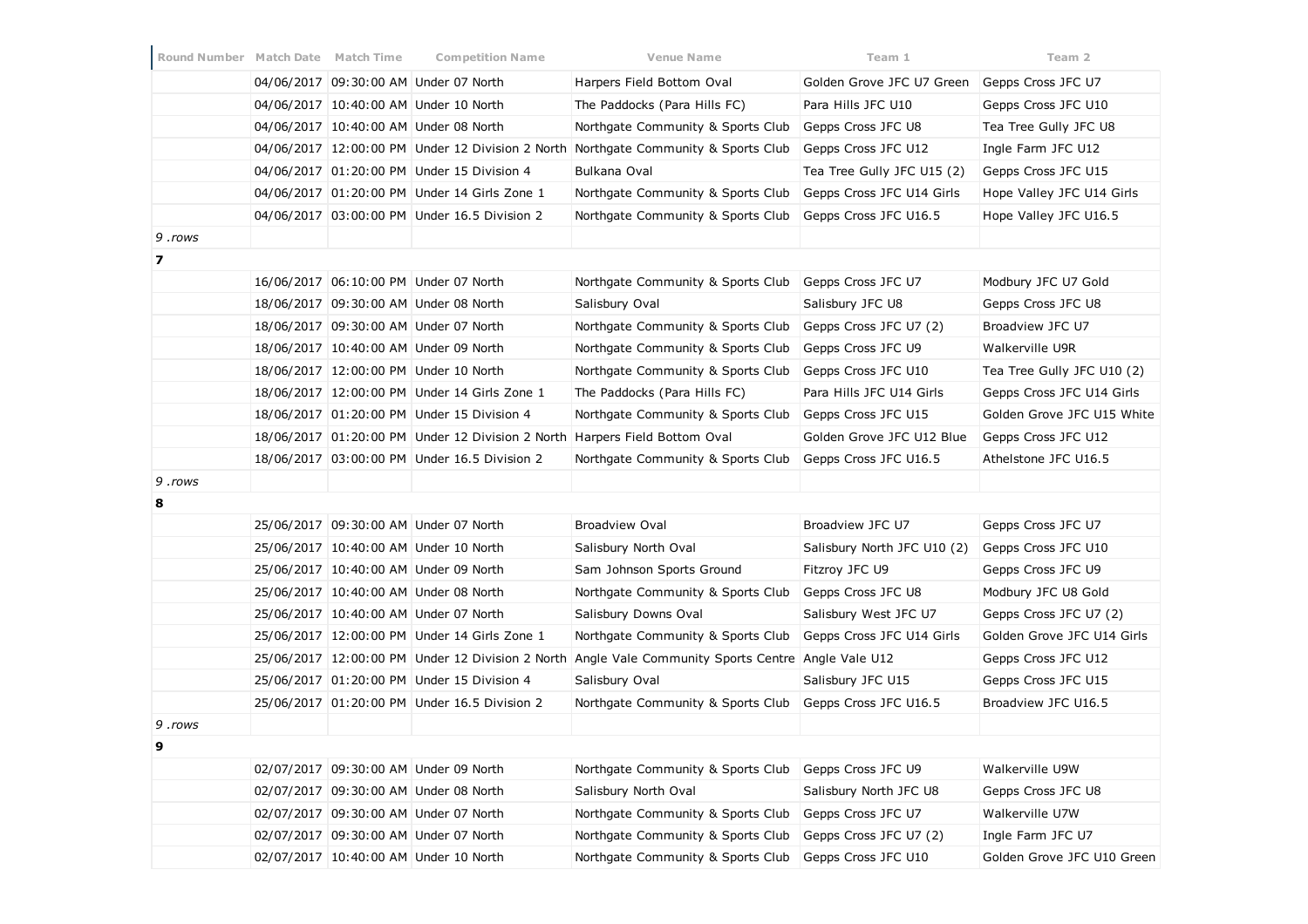| Round Number Match Date Match Time |  | <b>Competition Name</b>                                        | <b>Venue Name</b>                                                                  | Team 1                                         | Team 2                       |
|------------------------------------|--|----------------------------------------------------------------|------------------------------------------------------------------------------------|------------------------------------------------|------------------------------|
|                                    |  |                                                                | 02/07/2017 12:00:00 PM Under 12 Division 2 North Northgate Community & Sports Club | Gepps Cross JFC U12                            | Broadview JFC U12 (2)        |
|                                    |  | 02/07/2017 01:20:00 PM Under 15 Division 4                     | Northgate Community & Sports Club                                                  | Gepps Cross JFC U15                            | Elizabeth JFC U15            |
|                                    |  | 02/07/2017 01:20:00 PM Under 14 Girls Zone 1                   | Modbury Sports & Community Club                                                    | Modbury JFC U14 Girls                          | Gepps Cross JFC U14 Girls    |
|                                    |  | 02/07/2017 03:00:00 PM Under 16.5 Division 2                   | Northgate Community & Sports Club                                                  | Gepps Cross JFC U16.5                          | Seaton Ramblers U16.5        |
| 9.rows                             |  |                                                                |                                                                                    |                                                |                              |
| 10                                 |  |                                                                |                                                                                    |                                                |                              |
|                                    |  | 07/07/2017 06:10:00 PM Under 10 North                          | Hope Valley FC                                                                     | Hope Valley JFC U10                            | Gepps Cross JFC U10          |
|                                    |  | 07/07/2017 06:10:00 PM Under 09 North                          | Dwight Reserve                                                                     | Eastern Park U9                                | Gepps Cross JFC U9           |
|                                    |  | 07/07/2017 08:00:00 PM Under 16.5 Division 2                   | Camden Oval (Phantoms FC)                                                          | Phantoms U16.5 (2)                             | Gepps Cross JFC U16.5        |
|                                    |  | 09/07/2017 09:30:00 AM Under 07 North                          | Ingle Farm Sporting Complex                                                        | Ingle Farm JFC U7                              | Gepps Cross JFC U7           |
|                                    |  | 09/07/2017 09:30:00 AM Under 07 North                          | Max Amber Sportsfield                                                              | Athelstone JFC U7 (2)                          | Gepps Cross JFC U7 (2)       |
|                                    |  | 09/07/2017 10:40:00 AM Under 08 North                          | Northgate Community & Sports Club                                                  | Gepps Cross JFC U8                             | Golden Grove JFC U8 Blue     |
|                                    |  | 09/07/2017 12:00:00 PM Under 12 Division 2 North               | Northgate Community & Sports Club                                                  | Gepps Cross JFC U12                            | Eastern Park U12             |
|                                    |  | 09/07/2017 01:20:00 PM Under 15 Division 4                     | Ingle Farm Sporting Complex                                                        | Ingle Farm JFC U15                             | Gepps Cross JFC U15          |
|                                    |  | 09/07/2017 01:20:00 PM Under 14 Girls Zone 1                   | Northgate Community & Sports Club                                                  | Gepps Cross JFC U14 Girls                      | Salisbury JFC U14 Girls      |
| 9.rows                             |  |                                                                |                                                                                    |                                                |                              |
| 11                                 |  |                                                                |                                                                                    |                                                |                              |
|                                    |  | 21/07/2017 06:10:00 PM Under 09 North                          | Max Amber Sportsfield                                                              | Athelstone JFC U9                              | Gepps Cross JFC U9           |
|                                    |  | 23/07/2017 09:30:00 AM Under 08 North                          | Argana Park                                                                        | Elizabeth JFC U8                               | Gepps Cross JFC U8           |
|                                    |  | 23/07/2017 09:30:00 AM Under 07 North                          | Northgate Community & Sports Club                                                  | Gepps Cross JFC U7                             | Gepps Cross JFC U7 (2)       |
|                                    |  | 23/07/2017 12:00:00 PM Under 10 North                          | Northgate Community & Sports Club                                                  | Gepps Cross JFC U10                            | Golden Grove JFC U10 Green   |
|                                    |  | 23/07/2017 12:00:00 PM Under 12 Division 2 North Lindblom Park |                                                                                    | Pooraka JFC U12                                | Gepps Cross JFC U12          |
|                                    |  | 23/07/2017 01:20:00 PM Under 15 Division 4                     | Northgate Community & Sports Club                                                  | Gepps Cross JFC U15                            | Tea Tree Gully JFC U15 (2)   |
|                                    |  | 23/07/2017 03:00:00 PM Under 16.5 Division 2                   | Northgate Community & Sports Club                                                  | Gepps Cross JFC U16.5                          | Salisbury North JFC U16.5    |
|                                    |  | 23/07/2017 06:15:00 PM Under 14 Girls Zone 1                   | Daly Oval (Hectorville FC)                                                         | Hectorville JFC U14 Girls                      | Gepps Cross JFC U14 Girls    |
| 8.rows                             |  |                                                                |                                                                                    |                                                |                              |
| 12                                 |  |                                                                |                                                                                    |                                                |                              |
|                                    |  | 28/07/2017 07:30:00 PM Under 15 Division 4                     | Harpers Field (Golden Grove)                                                       | Golden Grove JFC U15 White Gepps Cross JFC U15 |                              |
|                                    |  | 30/07/2017 09:30:00 AM Under 08 North                          | Northgate Community & Sports Club                                                  | Gepps Cross JFC U8                             | Eastern Park U8              |
|                                    |  | 30/07/2017 09:30:00 AM Under 07 North                          | Northgate Community & Sports Club                                                  | Gepps Cross JFC U7 (2)                         | Fitzroy JFC U7               |
|                                    |  | 30/07/2017 09:30:00 AM Under 07 North                          | Max Amber Sportsfield                                                              | Athelstone JFC U7 (2)                          | Gepps Cross JFC U7           |
|                                    |  | 30/07/2017 10:40:00 AM Under 10 North                          | Lindblom Park                                                                      | Pooraka JFC U10                                | Gepps Cross JFC U10          |
|                                    |  | 30/07/2017 10:40:00 AM Under 09 North                          | Northgate Community & Sports Club                                                  | Gepps Cross JFC U9                             | Tea Tree Gully JFC U9        |
|                                    |  | 30/07/2017 12:00:00 PM Under 14 Girls Zone 1                   | Northgate Community & Sports Club                                                  | Gepps Cross JFC U14 Girls                      | Tea Tree Gully JFC U14 Girls |
|                                    |  | 30/07/2017 12:00:00 PM Under 12 Division 2 North               | Eric Sutton Oval                                                                   | Gepps Cross JFC U12                            | Gaza JFC U12                 |
|                                    |  | 30/07/2017 01:20:00 PM Under 16.5 Division 2                   | Northgate Community & Sports Club                                                  | Gepps Cross JFC U16.5                          | Elizabeth JFC U16.5          |